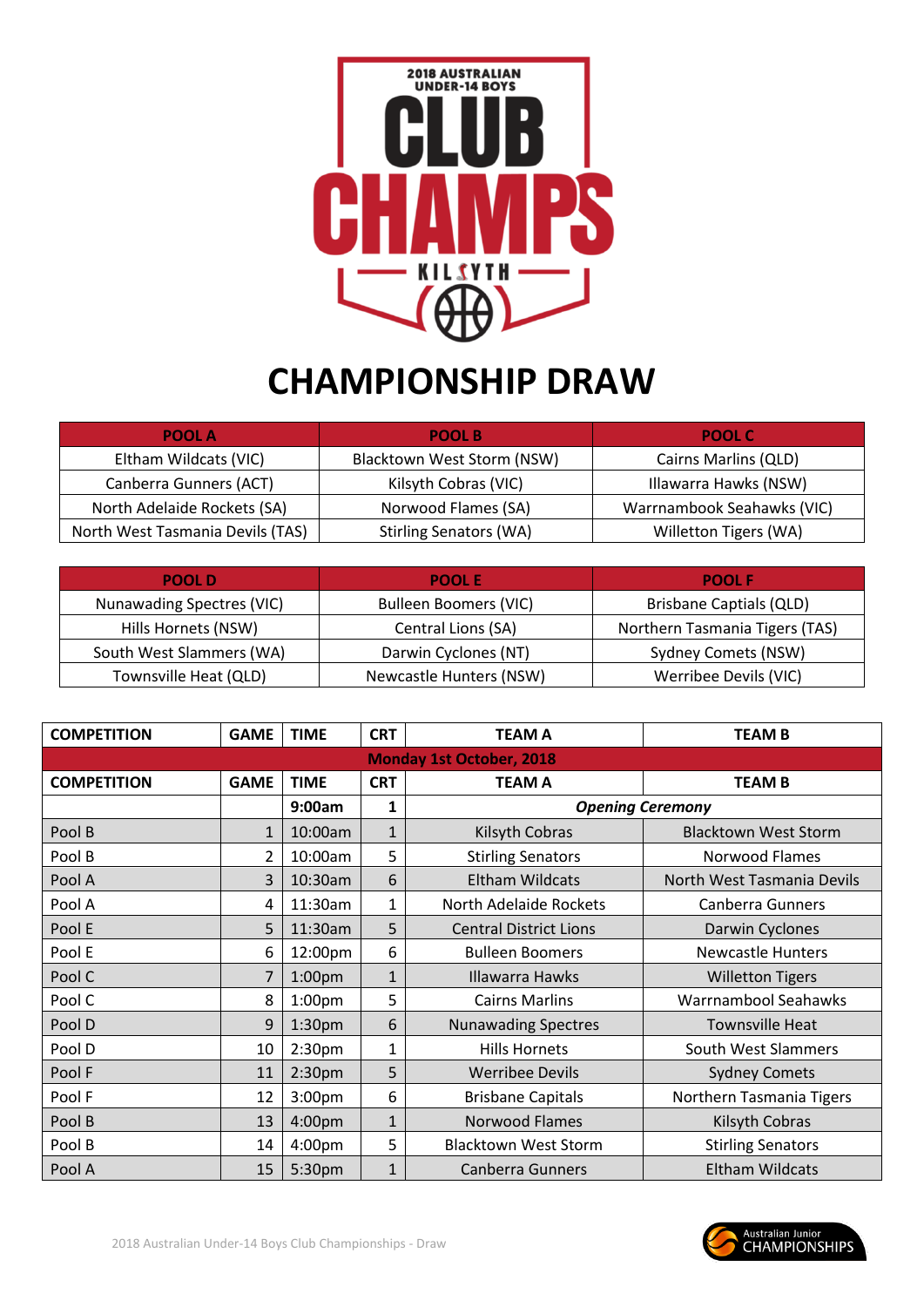| Pool A                           | 16 | 5:30pm             | 5            | North West Tasmania Devils<br>North Adelaide Rockets |                               |  |  |  |  |  |
|----------------------------------|----|--------------------|--------------|------------------------------------------------------|-------------------------------|--|--|--|--|--|
| Pool E                           | 17 | 7:00pm             | $\mathbf{1}$ | Darwin Cyclones                                      | <b>Bulleen Boomers</b>        |  |  |  |  |  |
| Pool E                           | 18 | 7:00pm             | 5            | <b>Newcastle Hunters</b>                             | <b>Central District Lions</b> |  |  |  |  |  |
| <b>Tuesday 2nd October, 2018</b> |    |                    |              |                                                      |                               |  |  |  |  |  |
| Pool F                           | 19 | 10:00am            | 1            | <b>Sydney Comets</b>                                 | Northern Tasmania Tigers      |  |  |  |  |  |
| Pool F                           | 20 | 10:00am            | 5            | <b>Werribee Devils</b>                               | <b>Brisbane Capitals</b>      |  |  |  |  |  |
| Pool C                           | 21 | 11:30am            | $\mathbf{1}$ | <b>Willetton Tigers</b>                              | <b>Cairns Marlins</b>         |  |  |  |  |  |
| Pool C                           | 22 | 11:30am            | 5            | <b>Illawarra Hawks</b>                               | <b>Warrnambool Seahawks</b>   |  |  |  |  |  |
| Pool D                           | 23 | 12:00pm            | 6            | <b>Nunawading Spectres</b>                           | South West Slammers           |  |  |  |  |  |
| Pool D                           | 24 | 1:00 <sub>pm</sub> | $\mathbf{1}$ | <b>Townsville Heat</b>                               | <b>Hills Hornets</b>          |  |  |  |  |  |
| Pool E                           | 25 | 1:00 <sub>pm</sub> | 5            | <b>Central District Lions</b>                        | <b>Bulleen Boomers</b>        |  |  |  |  |  |
| Pool E                           | 26 | 1:30pm             | 6            | <b>Newcastle Hunters</b>                             | Darwin Cyclones               |  |  |  |  |  |
| Pool A                           | 27 | 2:30 <sub>pm</sub> | $\mathbf{1}$ | <b>Canberra Gunners</b>                              | North West Tasmania Devils    |  |  |  |  |  |
| Pool A                           | 28 | 2:30pm             | 5            | <b>Eltham Wildcats</b>                               | North Adelaide Rockets        |  |  |  |  |  |
| Pool F                           | 29 | 4:00pm             | 1            | <b>Brisbane Capitals</b>                             | <b>Sydney Comets</b>          |  |  |  |  |  |
| Pool F                           | 30 | 4:00pm             | 5            | Northern Tasmania Tigers                             | <b>Werribee Devils</b>        |  |  |  |  |  |
| Pool B                           | 31 | 4:30pm             | 6            | Norwood Flames                                       | <b>Blacktown West Storm</b>   |  |  |  |  |  |
| Pool B                           | 32 | 5:30pm             | $\mathbf{1}$ | Kilsyth Cobras                                       | <b>Stirling Senators</b>      |  |  |  |  |  |
| Pool C                           | 33 | 5:30pm             | 5            | <b>Cairns Marlins</b>                                | <b>Illawarra Hawks</b>        |  |  |  |  |  |
| Pool C                           | 34 | 6:00pm             | 6            | Warrnambool Seahawks                                 | <b>Willetton Tigers</b>       |  |  |  |  |  |
| Pool D                           | 35 | 7:00pm             | $\mathbf{1}$ | <b>Hills Hornets</b>                                 | <b>Nunawading Spectres</b>    |  |  |  |  |  |
| Pool D                           | 36 | 7:00pm             | 5            | South West Slammers                                  | <b>Townsville Heat</b>        |  |  |  |  |  |

| <b>POOL AA</b> | <b>POOL BB</b> | <b>POOL CC</b> | <b>POOL DD</b> |
|----------------|----------------|----------------|----------------|
| 1st Pool A     | 1st Pool B     | 1st Pool C     | 1st Pool D     |
| 2nd Pool E     | 2nd Pool F     | 1st Pool F     | 1st Pool E     |
| 2nd Pool D     | 2nd Pool C     | 2nd Pool B     | 2nd Pool A     |

| <b>POOL EE</b> | <b>POOL FF</b> | <b>POOL GG</b> | <b>POOL HH</b> |
|----------------|----------------|----------------|----------------|
| 3rd Pool A     | 3rd Pool B     | 3rd Pool C     | 3rd Pool D     |
| 4th Pool E     | 4th Pool F     | 3rd Pool F     | 3rd Pool E     |
| 4th Pool D     | 4th Pool C     | 4th Pool B     | 4th Pool A     |

| <b>Wednesday 3rd October, 2018</b> |    |                    |              |            |            |  |  |  |
|------------------------------------|----|--------------------|--------------|------------|------------|--|--|--|
| Shield - Pool HH                   | 37 | 9:00am             |              | 3rd Pool D | 3rd Pool E |  |  |  |
| Shield - Pool GG                   | 38 | 9:00am             | 5            | 4th Pool B | 3rd Pool C |  |  |  |
| Shield - Pool EE                   | 39 | 9:30am             | 6            | 3rd Pool A | 4th Pool E |  |  |  |
| Championship - Pool CC             | 40 | 10:30am            | $\mathbf{1}$ | 1st Pool C | 1st Pool F |  |  |  |
| Championship - Pool BB             | 41 | 10:30am            | 5            | 1st Pool B | 2nd Pool F |  |  |  |
| Shield - Pool FF                   | 42 | 11:00am            | 6            | 4th Pool C | 3rd Pool B |  |  |  |
| Championship - Pool DD             | 43 | 12:00pm            | 1            | 1st Pool D | 1st Pool E |  |  |  |
| Championship - Pool AA             | 44 | 12:00pm            | 5            | 1st Pool A | 2nd Pool E |  |  |  |
| <b>Break</b>                       |    |                    |              |            |            |  |  |  |
| Shield - Pool GG                   | 45 | 3:30 <sub>pm</sub> | 1            | 3rd Pool C | 3rd Pool F |  |  |  |

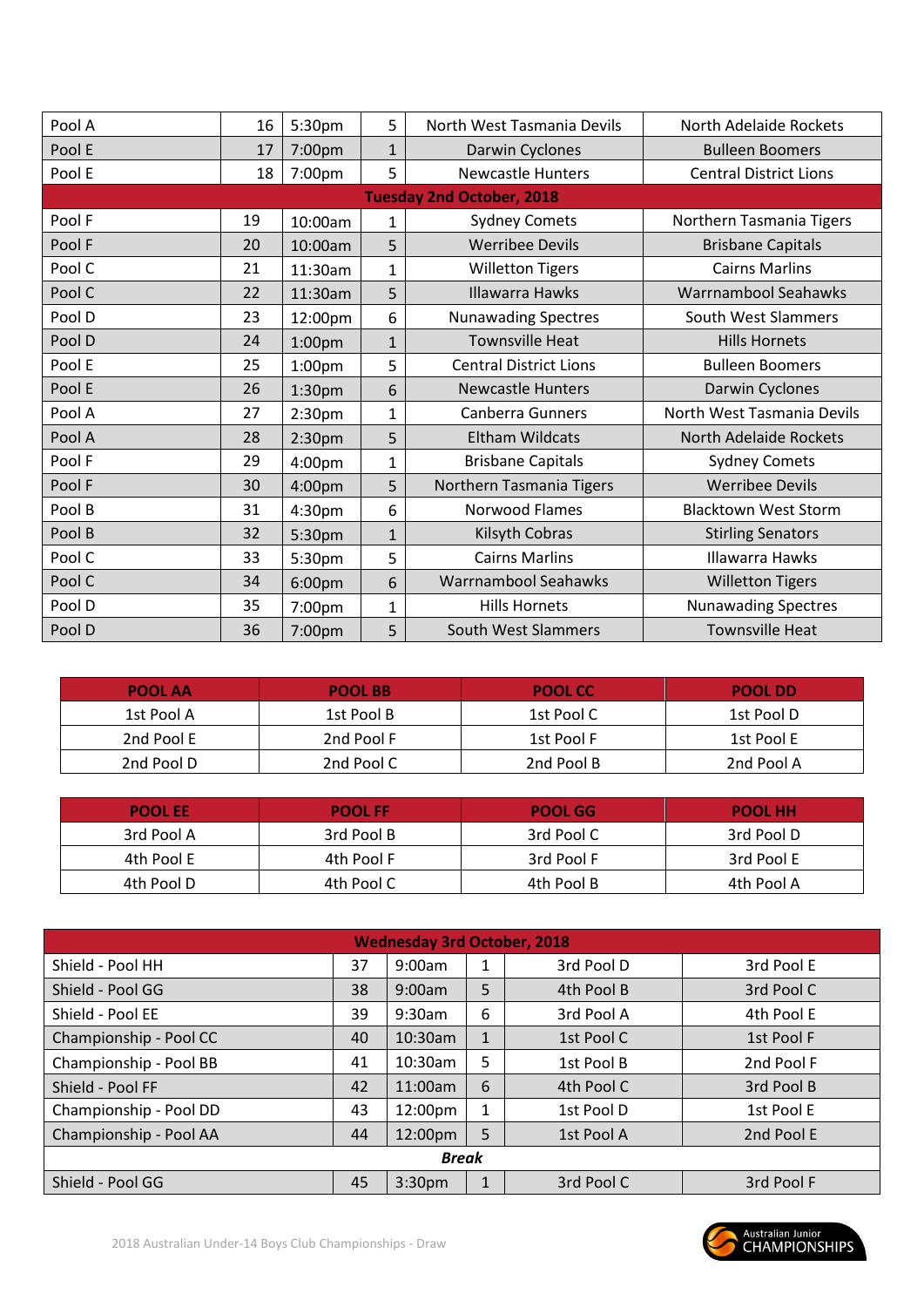| Shield - Pool EE                       | 46 | 3:30pm                          | 5            | 4th Pool D  | 3rd Pool A  |  |  |  |  |
|----------------------------------------|----|---------------------------------|--------------|-------------|-------------|--|--|--|--|
| Shield - Pool HH                       | 47 | 4:00 <sub>pm</sub>              | 6            | 4th Pool A  | 3rd Pool D  |  |  |  |  |
| Championship - Pool BB                 | 48 | 5:00pm                          | 1            | 2nd Pool C  | 1st Pool B  |  |  |  |  |
| Shield - Pool FF                       | 49 | 5:00pm                          | 5            | 3rd Pool B  | 4th Pool F  |  |  |  |  |
| Championship - Pool CC                 | 50 | 5:30pm                          | 6            | 2nd Pool B  | 1st Pool C  |  |  |  |  |
| Championship - Pool AA                 | 51 | 6:30pm                          | 1            | 2nd Pool D  | 1st Pool A  |  |  |  |  |
| Championship - Pool DD                 | 52 | 6:30pm                          | 5            | 2nd Pool A  | 1st Pool D  |  |  |  |  |
| <b>Thursday 4th October, 2018</b>      |    |                                 |              |             |             |  |  |  |  |
| Shield - Pool EE                       | 53 | 9:00am                          | $\mathbf{1}$ | 4th Pool E  | 4th Pool D  |  |  |  |  |
| Shield - Pool FF                       | 54 | 9:00am                          | 5            | 4th Pool F  | 4th Pool C  |  |  |  |  |
| Shield - Pool GG                       | 55 | 9:30am                          | 6            | 3rd Pool F  | 4th Pool B  |  |  |  |  |
| Championship - Pool BB                 | 56 | 10:30am                         | $\mathbf{1}$ | 2nd Pool F  | 2nd Pool C  |  |  |  |  |
| Shield - Pool HH                       | 57 | 10:30am                         | 5            | 3rd Pool E  | 4th Pool A  |  |  |  |  |
| Championship - Pool AA                 | 58 | 11:00am                         | 6            | 2nd Pool E  | 2nd Pool D  |  |  |  |  |
| Championship - Pool CC                 | 59 | 12:00pm                         | $\mathbf{1}$ | 1st Pool F  | 2nd Pool B  |  |  |  |  |
| Championship - Pool DD                 | 60 | 12:00pm                         | 5            | 1st Pool E  | 2nd Pool A  |  |  |  |  |
|                                        |    | <b>Break</b>                    |              |             |             |  |  |  |  |
| Shield - Quarter Final                 | 61 | 4:00pm                          | 1            | 1st Pool EE | 2nd Pool FF |  |  |  |  |
| Shield - Quarter Final                 | 62 | 4:00pm                          | 5            | 1st Pool FF | 2nd Pool EE |  |  |  |  |
| Shield - Quarter Final                 | 63 | 4:30pm                          | 6            | 1st Pool GG | 2nd Pool HH |  |  |  |  |
| Championship - Quarter Final           | 64 | 5:30pm                          | $\mathbf 1$  | 1st Pool BB | 2nd Pool AA |  |  |  |  |
| Shield - Quarter Final                 | 65 | 5:30pm                          | 5            | 1st Pool HH | 2nd Pool GG |  |  |  |  |
| Championship - Quarter Final           | 66 | 6:00pm                          | 6            | 1st Pool AA | 2nd Pool BB |  |  |  |  |
| Championship - Quarter Final           | 67 | 7:00pm                          | $\mathbf{1}$ | 1st Pool CC | 2nd Pool DD |  |  |  |  |
| Championship - Quarter Final           | 68 | 7:00pm                          | 5            | 1st Pool DD | 2nd Pool CC |  |  |  |  |
|                                        |    | <b>Friday 5th October, 2018</b> |              |             |             |  |  |  |  |
| Shield - Semi Final                    | 69 | 2:00 <sub>pm</sub>              | 1            | Winner #62  | Winner #65  |  |  |  |  |
| <b>Shield Classification 5-8</b>       | 70 | 2:00 <sub>pm</sub>              | 5            | Loser #61   | Loser #63   |  |  |  |  |
| <b>Shield Classification 5-8</b>       | 71 | 2:30 <sub>pm</sub>              | 6            | Loser #62   | Loser #65   |  |  |  |  |
| Shield - Semi Final                    | 72 | 3:30pm                          | 1            | Winner #61  | Winner #63  |  |  |  |  |
| Championship Classification 9-12       | 73 | 3:30pm                          | 5            | 3rd Pool AA | 3rd Pool DD |  |  |  |  |
| Championship Classification 9-12       | 74 | 4:00 <sub>pm</sub>              | 6            | 3rd Pool BB | 3rd Pool CC |  |  |  |  |
| Championship Semi-Final                | 75 | 5:00pm                          | 1            | Winner #68  | Winner #64  |  |  |  |  |
| <b>Championship Classification 5-8</b> | 76 | 5:00pm                          | 5            | Loser #66   | Loser #67   |  |  |  |  |
| <b>Championship Classification 5-8</b> | 77 | 5:30pm                          | 6            | Loser #68   | Loser #64   |  |  |  |  |
| Championship Semi-Final                | 78 | 6:30pm                          | $\mathbf{1}$ | Winner #66  | Winner #67  |  |  |  |  |
| Shield Classification 9-12             | 79 | 6:30pm                          | 5            | 3rd Pool EE | 3rd Pool HH |  |  |  |  |
| <b>Shield Classification 9-12</b>      | 80 | 7:00pm                          | 6            | 3rd Pool FF | 3rd Pool GG |  |  |  |  |
| <b>Saturday 6th October, 2018</b>      |    |                                 |              |             |             |  |  |  |  |
| Shield Play Off 5/6                    | 81 | 9:00am                          | 1            | Winner #70  | Winner #72  |  |  |  |  |
| Shield Play Off 7/8                    | 82 | 9:00am                          | 5            | Loser #72   | Loser #70   |  |  |  |  |
| Championship Play Off 7/8              | 83 | 10:30am                         | 1            | Loser #77   | Loser #76   |  |  |  |  |
| Championship Play Off 9/10             | 84 | 10:30am                         | 5            | Winner #73  | Winner #74  |  |  |  |  |
| Championship Play Off 11/12            | 85 | 11:00am                         | 6            | Loser #74   | Loser #73   |  |  |  |  |